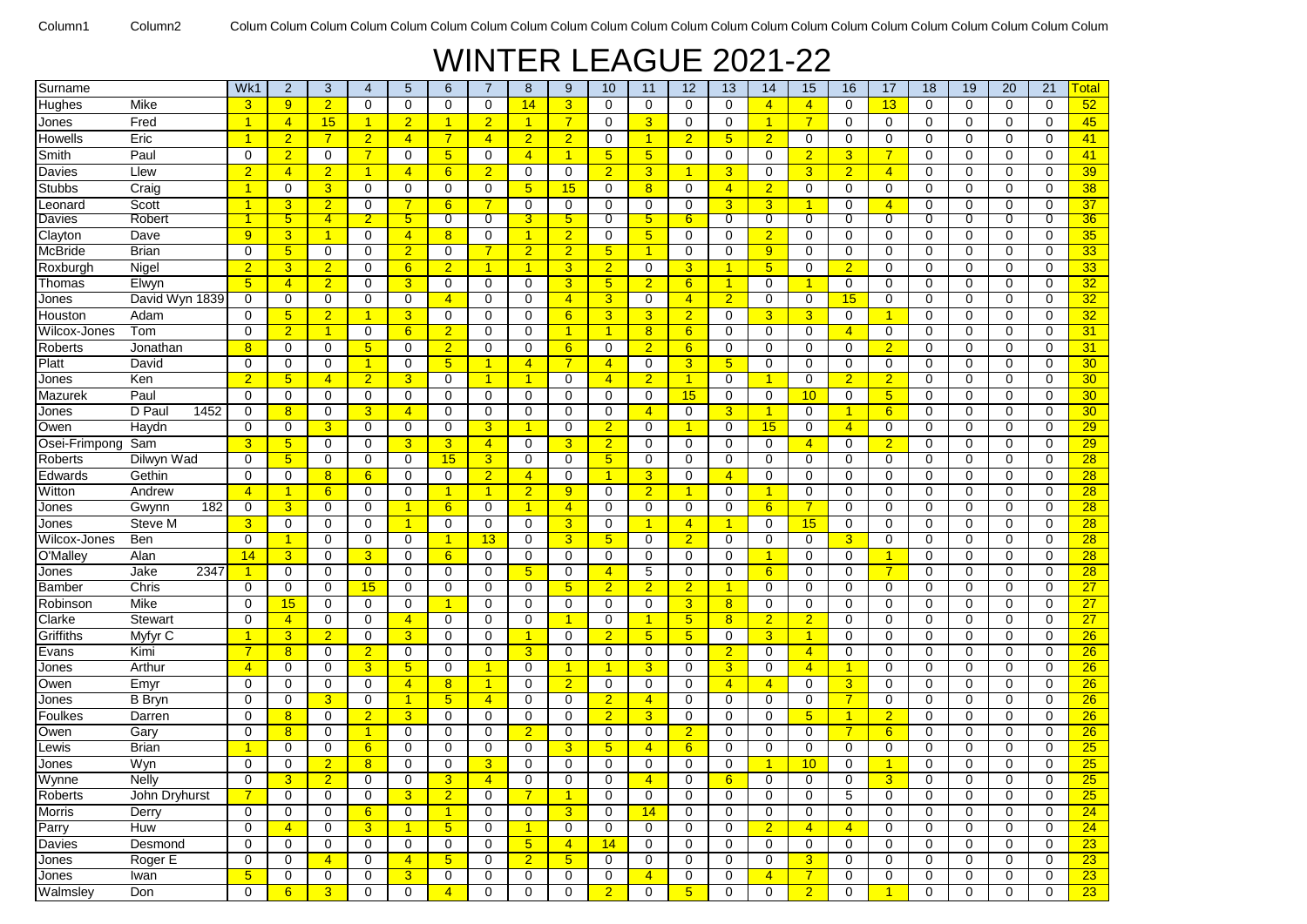| Williams      | Justin              | $\Omega$       | 0                    | $\Omega$             | 0              | 0               | $\Omega$        | 0                    | 0              | 0                    | 0              | 0              | 3              | 15             | 0                    | 0              | $\mathbf 0$      | $\overline{4}$       | $\Omega$    | 0           | $\Omega$    | 0           | 22              |
|---------------|---------------------|----------------|----------------------|----------------------|----------------|-----------------|-----------------|----------------------|----------------|----------------------|----------------|----------------|----------------|----------------|----------------------|----------------|------------------|----------------------|-------------|-------------|-------------|-------------|-----------------|
| Wilcox-Jones  | Andrew              | 0              | $\mathbf 0$          | $\mathbf 0$          | $\overline{3}$ | 3               | 9 <sup>°</sup>  | 6                    | $\mathbf 0$    | $\mathbf 0$          | 0              | 0              | 0              | $\mathbf 0$    | $\mathbf 0$          | $\mathbf 0$    | $\mathbf 0$      | $\mathbf 0$          | $\mathbf 0$ | $\mathbf 0$ | 0           | $\mathbf 0$ | 21              |
| Davies        | Neil                | 0              | $\mathbf 0$          | $\mathbf 0$          | 0              | $\mathbf 0$     | $\overline{4}$  | $\mathbf 0$          | 9              | $\overline{7}$       | 0              | 0              | 0              | $\mathbf 0$    | $\blacktriangleleft$ | $\mathbf 0$    | $\mathbf 0$      | 0                    | 0           | $\mathbf 0$ | 0           | $\mathbf 0$ | 21              |
| Williams      | Geraint             | 5 <sup>5</sup> | 0                    | 3                    | 0              | $\overline{2}$  | 0               | $\overline{2}$       | 0              | $\mathbf 0$          | 0              | 0              | 6              | $\mathbf 0$    | 3                    | 0              | 0                | 0                    | 0           | $\mathbf 0$ | 0           | $\mathbf 0$ | 21              |
| Williams      | Alan                | 0              | $\mathbf 0$          | $\mathbf 0$          | $\overline{4}$ | 3               | $\mathbf 0$     | $\overline{4}$       | 0              | $\mathbf 0$          | 1              | $\overline{2}$ | $\overline{4}$ | $\mathbf 0$    | $\overline{2}$       | $\mathbf{1}$   | $\mathbf 0$      | 0                    | $\mathbf 0$ | $\mathbf 0$ | 0           | $\mathbf 0$ | 21              |
| Thomas        | Mike                | 0              | $\mathbf 0$          | $\mathbf 0$          | $\Omega$       | 0               | 9 <sup>°</sup>  | 0                    | 0              | $\mathbf 0$          | 0              | 0              | $\Omega$       | 9              | $\mathbf{0}$         | $\overline{3}$ | $\mathbf 0$      | 0                    | $\Omega$    | $\Omega$    | 0           | 0           | 21              |
| Roberts       | Jac                 | $\Omega$       | 0                    | $\overline{2}$       | 0              | 0               | 0               | $\overline{4}$       | 3              | 0                    | $\overline{4}$ | 0              | 0              | $\overline{4}$ | 0                    | $\overline{2}$ | $\overline{2}$   | 0                    | 0           | 0           | 0           | 0           | 21              |
| Jones         | Frazer              | 0              | 3                    | 0                    | $\overline{2}$ | $\overline{4}$  | $\mathbf 0$     | 0                    | 0              | $\mathbf 0$          | $\mathbf{1}$   | $\overline{2}$ | 0              | 0              | 5 <sup>5</sup>       | 0              | 1                | 3                    | 0           | 0           | $\mathbf 0$ | 0           | 21              |
| Roberts       | Alun                | 0              | $\Omega$             | $\Omega$             | $\Omega$       | $\mathbf 0$     | $\Omega$        | $\Omega$             | $\Omega$       | $\Omega$             | 0              | $\overline{4}$ | 10             | -1             | $\overline{2}$       | $\mathbf 0$    | 0                | $\overline{4}$       | $\Omega$    | $\Omega$    | $\Omega$    | $\Omega$    | 21              |
| O'Loughlin    | Gareth              | 0              | 0                    | $\overline{2}$       | 0              | 0               | $\overline{2}$  | $\blacktriangleleft$ | $\overline{3}$ | 3                    | 0              | 0              | 3              | 0              | 0                    | 0              | 0                | $\overline{7}$       | 0           | $\mathbf 0$ | 0           | $\mathbf 0$ | 21              |
| Jones         | 1002<br>Jonathan    | 0              | 0                    | 0                    | $\overline{4}$ | 0               | $\overline{4}$  | 0                    | 0              | $\mathbf 0$          | 6              | 0              | 6              | 0              | 0                    | 0              | $\mathbf 0$      | 0                    | 0           | 0           | 0           | $\mathbf 0$ | 20 <sub>2</sub> |
| Owen          | Bryn                | 0              |                      | $\mathbf 0$          | $\overline{7}$ | $\mathbf 0$     | $\mathbf 0$     | $\mathbf 0$          | $\mathbf 0$    | $\mathbf 0$          | 3              | 3              | 0              | $\overline{2}$ | $\overline{4}$       | $\mathbf 0$    | $\mathbf 0$      | 0                    | 0           | $\mathbf 0$ | 0           | $\mathbf 0$ | 20              |
| Morris        | Nigel               |                | $\mathbf 0$          | 3                    | $\overline{4}$ | $\overline{2}$  | 5 <sub>5</sub>  | $\mathbf 0$          | $\mathbf 0$    | $\mathbf 0$          | $\overline{4}$ | 0              | 0              | 0              | $\mathbf 0$          | 0              | $\mathbf 0$      | 0                    | 0           | $\mathbf 0$ | 0           | $\mathbf 0$ | 19              |
| Williams      |                     | 0              | 3                    | $\mathbf 0$          | $\overline{2}$ | 6               | 0               | 1                    | 0              | $\mathbf 0$          | 0              | 0              | $\overline{4}$ | 3              | 0                    | 0              | $\mathbf 0$      | 0                    | $\mathbf 0$ | $\mathbf 0$ | 0           | $\mathbf 0$ | 19              |
|               | Arwyn<br>Elfed      | $\Omega$       | $\mathbf 0$          | $\mathbf 0$          | 0              | 0               | $\overline{2}$  | 0                    | 3              | 9                    | 1              | 0              | 0              | 0              | $\overline{2}$       | -1             | -1               | 0                    | 0           | $\Omega$    | 0           | 0           | 19              |
| Jones         |                     | 0              | 1                    | $\blacktriangleleft$ | 0              | $\mathbf 0$     | $\Omega$        | $\overline{7}$       | $\mathbf 0$    |                      | 0              | 0              | $\overline{4}$ | $\Omega$       | $\mathbf 0$          | $\mathbf 0$    |                  | $\Omega$             | $\Omega$    | $\Omega$    | 0           | $\mathbf 0$ |                 |
| Seed          | Darren              | 0              |                      |                      |                | 0               |                 |                      |                | $5\overline{)}$<br>6 |                |                | 5              |                | $\mathbf 0$          | $\mathbf 0$    | 0<br>$\mathbf 0$ |                      |             | $\mathbf 0$ |             | $\mathbf 0$ | 18              |
| Copeman       | Jon                 |                | $\overline{4}$       | 0                    | $\overline{2}$ |                 | 0               | 0                    | $\overline{1}$ |                      | 0              | 0              |                | 0              |                      |                |                  | 0                    | 0           |             | 0           |             | 18              |
| Roberts       | David G             | 0              | 0                    | 3                    | 0              | 0               | 0               | 3                    | 0              | $\mathbf 0$          | 0              | $\overline{2}$ | 0              | 3              | $\overline{4}$       | 0              | 0                | 3                    | 0           | 0           | 0           | $\Omega$    | 18              |
| Jones         | Gareth<br>1680      | 0              | $\mathbf 0$          | 3                    | 0              | $\mathbf 0$     | 0               | $\mathbf 0$          | $\mathbf 0$    | $\mathbf 0$          | 0              | $\overline{5}$ | 3              | $\mathbf 0$    | $\mathbf 0$          | $\mathbf 0$    | $\mathbf 0$      | $\overline{7}$       | 0           | $\mathbf 0$ | 0           | $\mathbf 0$ | 18              |
| Phillips      | Tegid               | 0              | $\mathbf 0$          | $\mathbf 0$          | $\mathbf 0$    | 13              | 0               | $\overline{4}$       | $\mathbf 0$    | $\mathbf 0$          | 0              | 0              | 0              | $\mathbf 0$    | $\mathbf 0$          | $\mathbf 0$    | $\mathbf 0$      | $\mathbf 0$          | $\mathbf 0$ | $\mathbf 0$ | 0           | $\mathbf 0$ | 17              |
| Jones         | David A             | 9              | $\overline{2}$       | $\mathbf 0$          | $\mathbf{1}$   | $\mathbf 0$     | 0               | 0                    | 0              | $\mathbf 0$          | 0              | $\overline{2}$ | 0              | 0              | 3                    | $\mathbf 0$    | $\mathbf 0$      | 0                    | 0           | $\mathbf 0$ | 0           | $\mathbf 0$ | 17              |
| Tickle        | Roy                 | 0              | $\mathbf 0$          | 0                    | $\overline{2}$ | $\mathbf 0$     | $5\phantom{.0}$ | 0                    | 0              | $\mathbf 0$          | 0              | 0              | 0              | $\overline{2}$ | $\mathbf 0$          | 8              | $\mathbf 0$      | 0                    | 0           | $\mathbf 0$ | 0           | $\mathbf 0$ | 17              |
| Jones         | <b>Eifion Lloyd</b> | 0              | 3                    | $5\phantom{1}$       | 3              | $\mathbf 0$     | $\Omega$        | 0                    | 0              | $\overline{2}$       | 0              | 0              | 0              | $\Omega$       | $\mathbf 0$          | 0              | $\overline{4}$   | 0                    | $\Omega$    | $\Omega$    | $\Omega$    | $\mathbf 0$ | 17              |
| Craddock      | <b>Steve</b>        | 0              | 0                    | $\mathbf 0$          | 3              | 0               | 0               | 6                    | 0              | $\mathbf{1}$         | 0              | 1              | $\Omega$       | 0              | 0                    | 0              | $\mathbf 0$      | 6                    | 0           | $\Omega$    | 0           | 0           | 17              |
| Shaw          | Marc                | 0              | 0                    | 3                    | $\overline{2}$ | $5\phantom{.0}$ | 6               | 0                    | 0              | 0                    | 0              | 0              | 0              | 0              | 0                    | 0              | 0                | 0                    | 0           | 0           | 0           | 0           | 16              |
| Jones         | <b>Bob</b>          | -1             | 3                    | $\overline{4}$       | $\mathbf{1}$   | 0               | $\mathbf 0$     | $\overline{4}$       | 0              | $\Omega$             | $\Omega$       | 0              | 3              | 0              | $\Omega$             | $\mathbf 0$    | $\mathbf 0$      | $\Omega$             | $\Omega$    | $\Omega$    | $\Omega$    | 0           | 16              |
| Roberts       | Edward              | $\Omega$       | $\Omega$             | $\Omega$             | $\Omega$       | $\Omega$        | $\Omega$        | $\Omega$             | $\Omega$       | $\Omega$             | $\Omega$       | 0              | $\Omega$       | $\Omega$       | 9 <sup>°</sup>       | $\overline{7}$ | $\mathbf 0$      | $\Omega$             | $\Omega$    | $\Omega$    | $\Omega$    | $\Omega$    | 16              |
| Williams      | Gwilym              | $\overline{2}$ | $\mathbf 0$          | 3                    | 0              | 0               | 0               | 0                    | $\mathbf 0$    | $\mathbf 0$          | 0              | 0              | 0              | 0              | 3                    | $\overline{4}$ | $\overline{3}$   | 0                    | 0           | 0           | 0           | $\mathbf 0$ | 15              |
| Snelson       | Richard             | 0              | 5                    | $\overline{2}$       | 0              | 5               | 0               | 0                    | 0              | $\mathbf 0$          | 0              | 0              | 0              | 0              | 0                    | 0              | $\mathbf 0$      | 3                    | 0           | 0           | 0           | $\Omega$    | 15              |
| Jones         | Peter H             | 0              | 8                    | $\mathbf 0$          | 0              | $\mathbf 0$     | $\Omega$        | $\mathbf 0$          | $\mathbf 0$    | $\mathbf 0$          | 0              | $\overline{4}$ | 0              | 0              | $\mathbf 0$          | $\mathbf 0$    | $\mathbf 0$      | 3                    | 0           | $\mathbf 0$ | 0           | $\mathbf 0$ | 15              |
| ∟ewis         | Sam                 | 0              | $\mathbf 0$          | 10                   | 4              | $\mathbf 0$     | $\mathbf 0$     | $\mathbf 0$          | $\mathbf 0$    | $\mathbf 0$          | 0              | 0              | 0              | $\mathbf 0$    | $\mathbf 0$          | 0              | $\mathbf 0$      | $\mathbf 0$          | 0           | $\mathbf 0$ | 0           | $\mathbf 0$ | 14              |
| Davies        | Tony                | 0              | 1                    | $\overline{1}$       | 0              | $\overline{7}$  | 0               | 0                    | 0              | $\mathbf 0$          | 0              | 5              | 0              | 0              | 0                    | 0              | 0                | 0                    | 0           | 0           | 0           | 0           | 14              |
| Williams      | Robert Alun         | $\overline{4}$ | 0                    | $\overline{1}$       | 0              | 0               | 7               | 0                    | 0              | $\Omega$             | 0              | 0              | $\overline{2}$ | 0              | 0                    | 0              | $\mathbf 0$      | 0                    | $\Omega$    | $\Omega$    | $\Omega$    | 0           | 14              |
| Roberts       | Dilwyn              | 0              | 0                    | $\overline{4}$       | 0              | $\mathbf 0$     | 0               | 0                    | 0              | $\mathbf 0$          | 0              | 1              | 0              | $\overline{4}$ | $\overline{2}$       | 3              | 0                | 0                    | 0           | $\Omega$    | 0           | 0           | 14              |
| Shaw          | Kieran              | 9              | 0                    | $\overline{0}$       | 0              | $\overline{4}$  | 0               | 0                    | 0              | $\mathbf 0$          | 0              | 0              | 0              | 0              | 0                    | 0              | $\mathbf 0$      | 0                    | 0           | 0           | 0           | 0           | 13              |
| O'Loughlin    | Andy                | $\overline{7}$ | $\mathbf 0$          | $5\phantom{.0}$      | 0              | 0               | 0               | 0                    | 0              | $\mathbf 0$          | 0              | 0              | 1              | $\mathbf 0$    | $\mathbf 0$          | 0              | $\mathbf 0$      | 0                    | 0           | $\mathbf 0$ | 0           | $\Omega$    | 13              |
| Jones         | Deiniol             | 0              | $\mathbf 0$          | $\mathbf 0$          | $\mathbf 0$    | $\mathbf 0$     | 0               | 6                    | $\mathbf 0$    | $\mathbf 0$          | 0              | $\overline{4}$ | 3              | 0              | $\mathbf 0$          | $\mathbf 0$    | $\mathbf 0$      | $\mathbf 0$          | $\mathbf 0$ | $\mathbf 0$ | 0           | $\mathbf 0$ | 13              |
| Parry         | Gerald              | 0              | $\mathbf 0$          | $\overline{1}$       | $\overline{2}$ | $\mathbf 0$     | 0               | $\mathbf 0$          | 0              | $\mathbf 0$          | 0              | $\overline{1}$ | 3              | $\mathbf 0$    | 3                    | 0              | 3                | 0                    | 0           | $\mathbf 0$ | 0           | $\mathbf 0$ | 13              |
| Jones         | Ross                | 0              | 9                    | 3                    | 0              | $\mathbf 0$     | $\overline{0}$  | 0                    | 0              | $\mathbf 0$          | 0              | 0              | 0              | $\mathbf 0$    | $\mathbf 0$          | 0              | $\mathbf 0$      | 0                    | 0           | $\mathbf 0$ | 0           | $\mathbf 0$ | 12              |
| <b>Shakes</b> | Nathan              | 0              | $\mathbf 0$          | 0                    | $\mathbf{1}$   | $\mathbf 0$     | $\mathbf 0$     | $\overline{4}$       | $\mathbf 0$    | $\mathbf 0$          | $\overline{4}$ | 0              | 0              | 3              | 0                    | 0              | $\mathbf 0$      | 0                    | 0           | $\mathbf 0$ | $\mathbf 0$ | $\mathbf 0$ | 12              |
| Smith         | Adam                | 0              | 0                    | $\overline{4}$       | 3              | 0               | 0               | 0                    | 0              | 0                    | 0              | 0              | 0              | $\sqrt{5}$     | 0                    | 0              | 0                | 0                    | $\Omega$    | $\Omega$    | 0           | 0           | 12              |
| Williams      | 1435<br>Alwyn       | 0              | $\mathbf 0$          | $\mathbf 0$          | 0              | $\mathbf 0$     | 0               | 0                    | $\mathbf 0$    | $\mathbf 0$          | 0              | 0              | 3              | $\mathbf 0$    | 9                    | 0              | $\mathbf 0$      | 0                    | 0           | $\mathbf 0$ | 0           | $\mathbf 0$ | 12              |
| Owen          | Shay                | 0              | 0                    | 0                    | 0              | 3               | $\Omega$        | $\Omega$             | 8              | $\Omega$             | 0              | 0              | 0              | $\Omega$       | $\Omega$             | 0              | $\Omega$         | 0                    | $\Omega$    | $\Omega$    | 0           | $\mathbf 0$ | 11              |
| ∥Farrington   | John                | 0              | 0                    | 0                    | z              | U               | 0               | 3                    | U              | 0                    | 0              | U              | $\overline{2}$ | $\overline{4}$ | 0                    | 0              | 0                | U                    | U           | 0           | 0           | $\pmb{0}$   | 11              |
| Steward       | James               | 0              | $\blacktriangleleft$ | $\mathbf 0$          | $\mathbf 0$    | $\mathbf 0$     | $\mathbf 0$     | $\mathbf 0$          | $\mathbf 0$    | $\mathbf 0$          | $\mathbf 0$    | 0              | $\mathbf 0$    | 10             | $\mathbf 0$          | $\mathbf 0$    | $\mathbf 0$      | $\mathbf 0$          | $\mathbf 0$ | $\mathbf 0$ | $\mathbf 0$ | $\mathbf 0$ | 11              |
| Jones         | Tudor               | $\mathbf 0$    | 0                    | 0                    | $\mathbf 0$    | 0               | 5 <sup>5</sup>  | 5 <sup>5</sup>       | 0              | $\mathbf 0$          | 0              | 0              | 0              | 0              | 0                    | 0              | 0                | 0                    | 0           | 0           | 0           | 0           | 10              |
| Wilde         | Les                 | 0              | 5 <sub>5</sub>       | $\mathbf 0$          | 0              | 0               | 0               | 0                    | 0              | 0                    | 1              | 0              | 0              | 0              | 0                    | $\overline{4}$ | 0                | 0                    | 0           | $\mathbf 0$ | 0           | 0           | 10              |
| Morris        | Kyle                | 0              | 0                    | 0                    | $\mathbf 0$    | 0               | 0               | 0                    | $\overline{3}$ | $\mathbf 0$          | 0              | 0              | 0              | 0              | 0                    | $\overline{7}$ | 0                | 0                    | $\mathbf 0$ | $\mathbf 0$ | 0           | 0           | 10              |
| Maw           | Andrew              | 0              | $\mathbf 0$          | 0                    | 0              | 0               | 0               | 3                    | 0              | $\mathbf 0$          | 0              | 0              | $\overline{2}$ | 0              | 3 <sup>5</sup>       | $\mathbf{1}$   | 0                | $\blacktriangleleft$ | 0           | $\mathbf 0$ | 0           | 0           | 10              |
| Sutton        | Kieron              | 0              | 0                    | 0                    | 0              | 0               | 0               | 0                    | 0              | 0                    | 0              | 0              | 0              | 9 <sup>°</sup> | 0                    | 0              | 0                | 0                    | 0           | 0           | 0           | 0           | 9               |
| Harness       | Chris               | 3 <sup>2</sup> | $\mathbf 0$          | $\mathbf 0$          | $\mathbf 0$    | 0               | 5 <sup>5</sup>  | 0                    | 0              | $\mathbf 0$          | 0              | 0              | $\mathbf 0$    | 0              | 0                    | 0              | 0                | $\mathbf 0$          | 0           | $\mathbf 0$ | 0           | 0           | 8               |
| James         | Kevin               | 0              | 0                    | $\overline{7}$       | 0              | $\mathbf 0$     | 0               | 0                    | 0              | $\mathbf 0$          | 0              | 0              | 0              | 0              | 0                    | 0              | 0                | 0                    | 0           | 0           | 0           | $\mathbf 0$ | $\overline{7}$  |
| Jones         | Phillip             | $\mathbf 0$    | 0                    | 0                    | $\mathbf 0$    | 0               | 6               | 0                    | $\mathbf 0$    | $\mathbf 0$          | 0              | 0              | $\mathbf 0$    | 0              | 0                    | 0              | 0                | $\mathbf 0$          | $\mathbf 0$ | $\mathbf 0$ | 0           | 0           | 6               |
| Griffiths     | Jack                | 0              | 0                    | 0                    | $\overline{2}$ | 0               | 0               | 0                    | 0              | 0                    | 0              | 0              | 0              | $\overline{4}$ | 0                    | 0              | 0                | 0                    | 0           | $\mathbf 0$ | 0           | 0           | $6^{\circ}$     |
| Jones         | 2329<br>Alwyn       | $\mathbf 0$    | 0                    | $\mathbf 0$          | 0              | 0               | 0               | 0                    | 0              | $\mathbf 0$          | 0              | 0              | 0              | $\overline{4}$ | $\overline{2}$       | 0              | 0                | 0                    | 0           | 0           | 0           | 0           | 6               |
|               |                     |                |                      |                      |                |                 |                 |                      |                |                      |                |                |                |                |                      |                |                  |                      |             |             |             |             |                 |